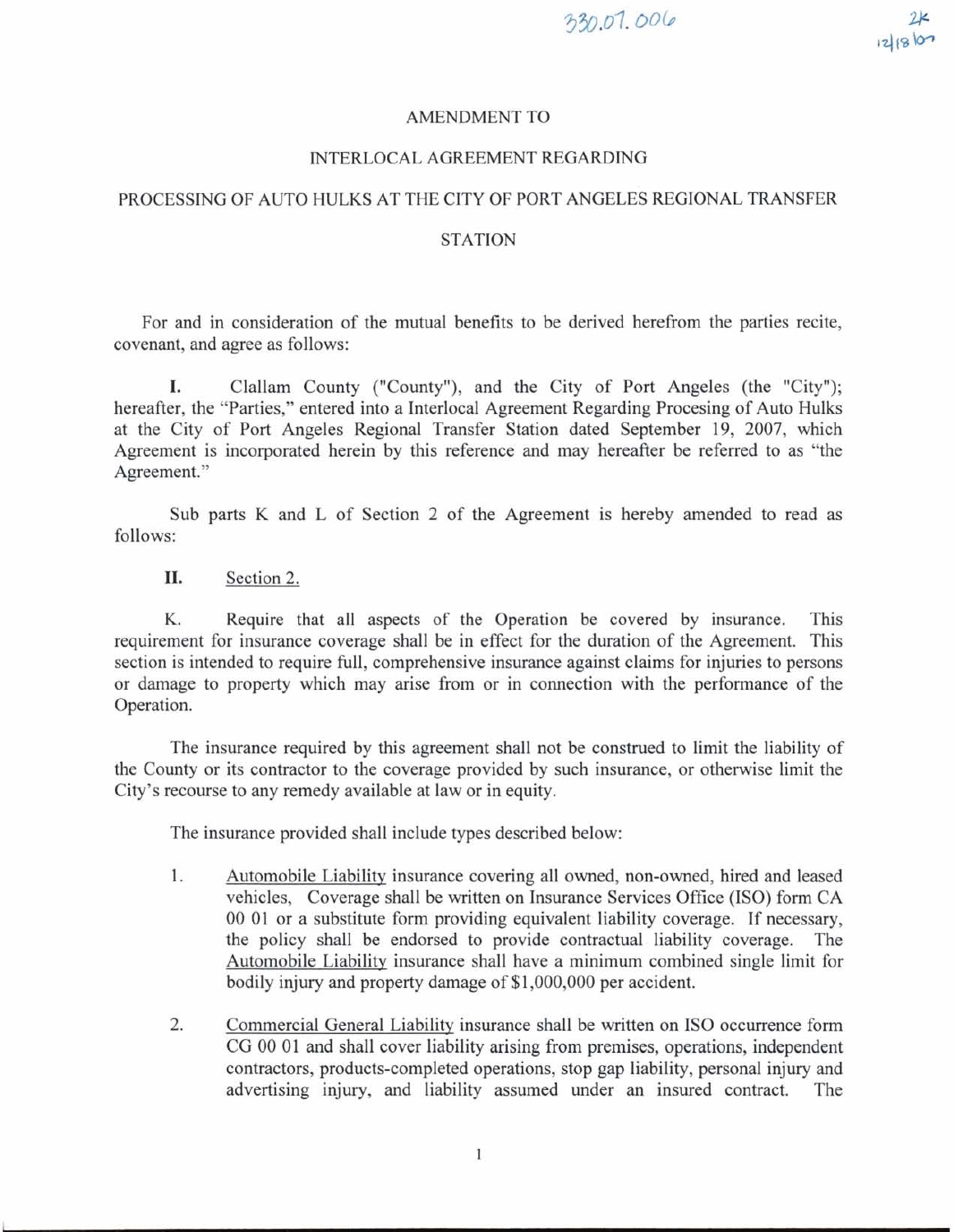Commercial General Liability insurance shall be endorsed to provide the Aggregate Per Project Endorsement IS0 form CG 25 03 11 85. The Commercial General Liability insurance shall be written with limits no less than \$1,000,000 each occurrence, \$2,000,000 general aggregate and a \$2,000,000 productscompleted operations aggregate limit.

Workers' Compensation coverage as required by the Industrial Insurances laws of 3. the State of Washington.

The insurance policies are to contain, or be endorsed to contain, the following provisions:

- 1. The Contractor's insurance coverage shall be primary insurance as respect the City. Any Insurance, self-insurance, or insurance pool coverage maintained by the City shall be excess of the Contractor's insurance and shall not contribute with it.
- $\overline{2}$ . The Contractor's insurance shall be endorsed to state that coverage shall not be cancelled by either party, except after thirty (30) days prior written notice by certified mail, return receipt requested, has been given to the City.

Insurance is to be placed with insurers approved by the City.

Contractor shall furnish the City with original certificates and a copy of the amendatory endorsements, including but not necessarily limited to the additional insured endorsement, evidencing compliance with these insurance requirements before commencement of the Operation.

With respect to the Operation, the City shall be named as an insured under the insurance policies required above.

L. The County shall defend, indemnify and hold the City, its officers, officials, employees and volunteers harmless from any and all claims, expenses, liabilities, injuries, fines, damages, losses or suits, including attorney fees, arising out of or in connection with (1) the Operation or the performance of this Agreement, except for injuries and damages caused by the sole negligence of the City, or (2) during or in the course of the Operation, the release of any substance, including petroleum products, categorized as toxic or hazardous by any state or federal law.

**111.** Except as provided above, in all other respects the Agreement is hereby confirmed and ratified.

IN WITNESS HERE OF, this agreement is executed by Clallam County and by the City of Port Angeles, Washington.